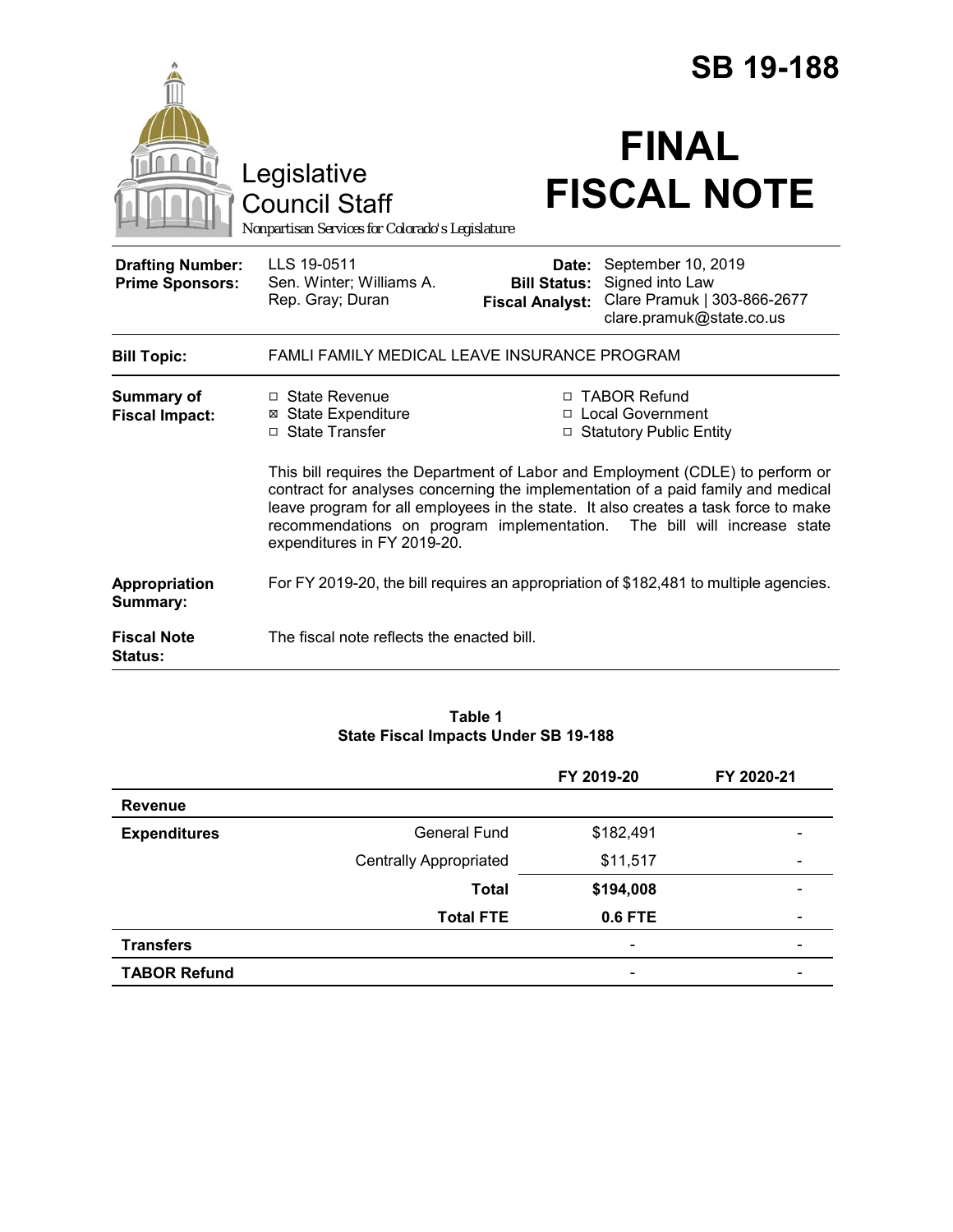# **Summary of Legislation**

This bill requires the Department of Labor and Employment (CDLE) to perform or contract for analyses concerning the implementation of a paid family and medical leave program for all employees in the state. It also creates a task force to make recommendations on program implementation. All analyses are required to presume a paid family and medical leave program that is established by July 1, 2020; begins education and outreach on January 1, 2022; establishes a funding stream on January 1, 2023; and starts paying benefits on January 1, 2024.

**Task force.** The bill creates a 15-member Family and Medical Leave Implementation Task Force. Membership and appointing authorities are delineated in the bill. Task force members serve without compensation, but are entitled to receive reimbursement for expenses.

**Third-party administrator feasibility.** The CDLE is required to analyze the feasibility of contracting with a third party to administer parts of a paid family and medical leave program. This analysis will include issuing a request for information (RFI) from third parties that may be willing to administer the program and considering public comments.

**Program development analysis.** The CDLE will contract with at least three local and national experts in the field of paid family and medical leave selected by the task force to develop recommendations on parameters to ensure that a program is equitable, affordable, accessible, and adequate. The bill outlines the elements that the analyses must consider.

**Actuarial study.** The CDLE will contract for an actuarial study of the initial recommendation made by the task force for a paid family and medical leave program.

**Timeline.** The bill requires that specific actions happen by the following dates:

- **July 1, 2019**  the task force must be appointed.
- **October 1, 2019**  the CDLE will provide the results of the third-party feasibility analysis, the expert recommendations, and a report from CDPHE detailing the health benefits related to paid family and medical leave to the task force. The task force will accept public comments regarding the administration and establishment of a paid family and medical leave program.
- **November 1, 2019**  the task force will make an initial recommendation on a family and medical leave program and provide the recommendation to the actuary contracted by the CDLE.
- **December 1, 2019**  the CDLE will provide the results of the actuarial analysis to the task force for consideration.
- **January 8, 2020** the task force will report its final recommendation on a paid family and medical leave program to the General Assembly and the Governor.

# **Background and Data**

**Federal Family and Medical Leave Act.** The federal FMLA entitles eligible employees of covered employers to take up to 12 weeks per year of unpaid, job-protected leave for specified family and medical reasons, with continuation of group health insurance coverage under the same terms and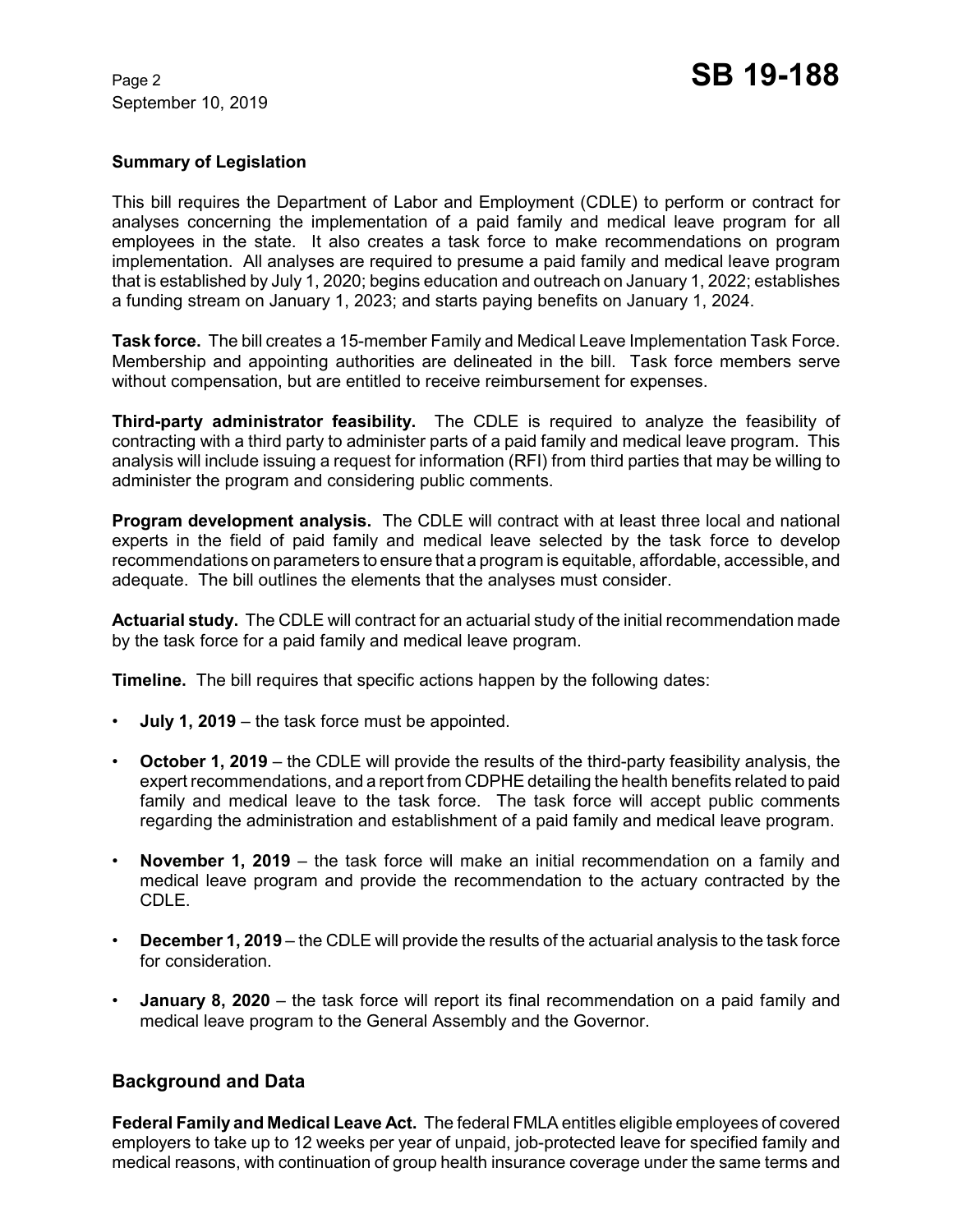September 10, 2019

conditions as if the employee had not taken leave. Employees may use sick time, vacation time, or other accrued leave time along with FMLA leave in order to continue being paid. All public employers are subject to FMLA requirements. Private employers must have at least 50 employees within 75 miles of a worksite to be subject to FMLA requirements.

**Paid family leave in other states.** California, Massachusetts, New Jersey, New York, Rhode Island, and Washington currently have paid family leave programs: California's began in 2002; Massachusetts' in 2018; New Jersey's in 2008; Rhode Island's in 2013; New York's in 2016; and Washington's in 2017. Some family leave programs operate in conjunction with the state's temporary disability insurance program. Premiums are paid by employees only in some states, and by both employees and employers in other states.

## **State Expenditures**

The bill will increase General Fund expenditures by \$194,008 and 0.6 FTE. This includes \$173,913 and 0.5 FTE for the CDLE and \$20,095 and 0.1 FTE for the CDPHE. These costs are shown in Table 2 and described below.

| <b>Cost Components</b>                             | FY 2019-20     | FY 2020-21 |
|----------------------------------------------------|----------------|------------|
| <b>Department of Labor and Employment</b>          |                |            |
| <b>Personal Services</b>                           | \$43,809       |            |
| <b>Operating Expenses and Capital Outlay Costs</b> | \$5,178        |            |
| Family and Medical Leave Consultants               | \$60,000       |            |
| <b>Actuarial Contract Services</b>                 | \$50,000       |            |
| <b>Task Force Expenses</b>                         | \$6,500        |            |
| Centrally Appropriated Costs*                      | \$8,426        |            |
| FTE - Personal Services                            | 0.5 FTE        |            |
| <b>CDLE (Subtotal)</b>                             | \$173,913      |            |
| <b>Department of Public Health and Environment</b> |                |            |
| <b>Personal Services</b>                           | \$7,004        |            |
| Data Collection                                    | \$5,000        |            |
| Publication                                        | \$5,000        |            |
| Centrally Appropriated Costs*                      | \$3,091        |            |
| FTE - Personal Services                            | 0.1 FTE        |            |
| <b>CDPHE (Subtotal)</b>                            | \$20,095       |            |
| <b>Total</b>                                       | \$194,008      |            |
| <b>Total FTE</b>                                   | <b>0.6 FTE</b> |            |

## **Table 2 Expenditures Under SB 19-188**

 *\* Centrally appropriated costs are not included in the bill's appropriation.*